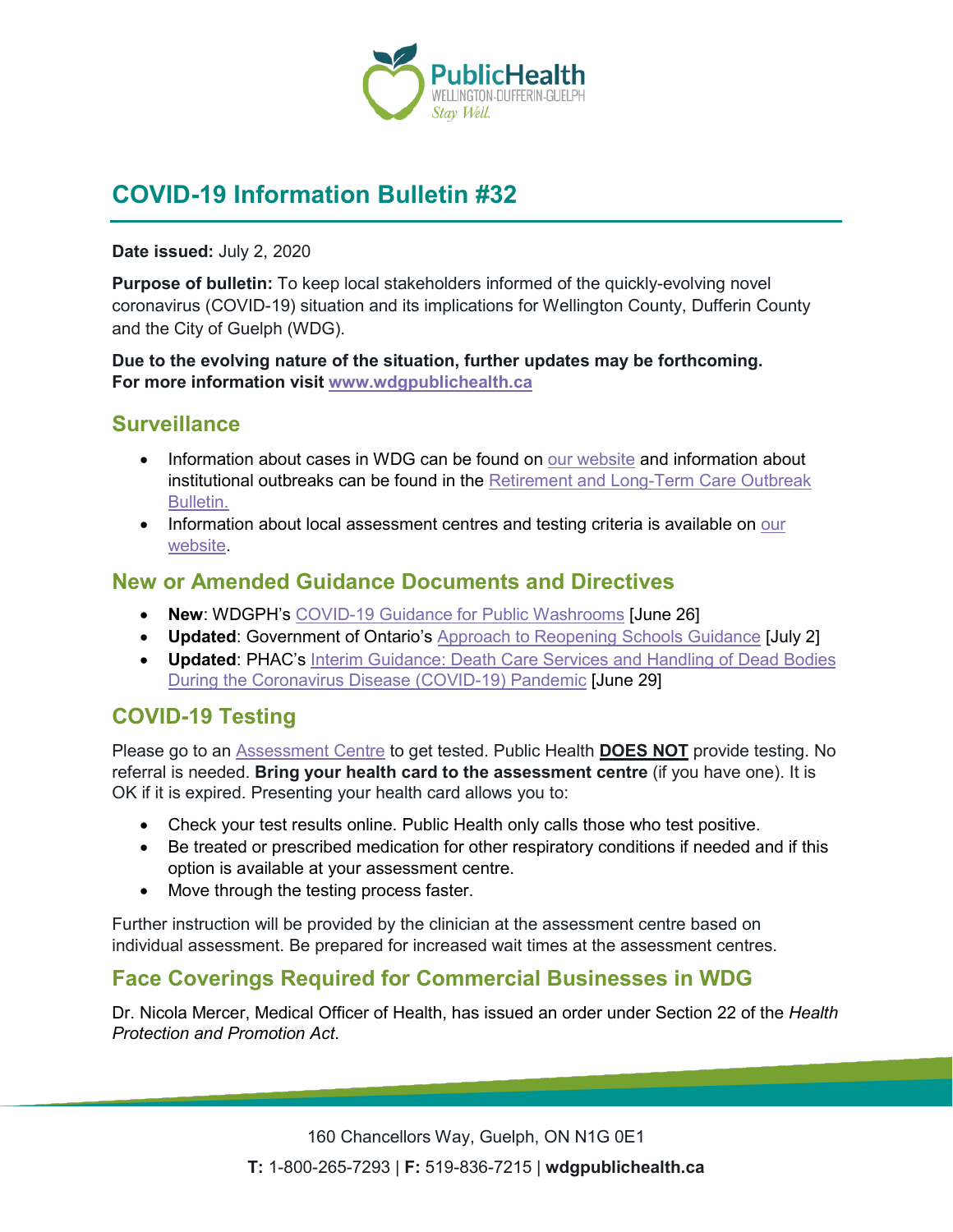

What this means:

• A face covering is required for any customer, patron, employee or visitor when entering and while on the premises of any commercial establishment in the WDG region, effective 12:01 a.m. on June 12, 2020. The order will be in effect until rescinded.

For more details on the order and frequently asked questions, [visit our website](https://www.wdgpublichealth.ca/your-health/covid-19-information-public/face-coverings-class-order-and-faqs) or contact our call centre at 519-822-2715 ext. 4020.

Individuals who may be exempted from this Order:

- Children under the age of two years.
- Children under the age of five years (either chronologically or developmentally) who refuse to wear a face covering and cannot be persuaded to do so by their caregiver.
- People whose ability to breathe in any way is inhibited by the face covering.
- People that have any other medical reason they cannot wear a face covering safely, such as, but not limited to, respiratory disease, cognitive difficulties or difficulties in hearing or processing information.

### **Guidelines for Reopening**

Don't forget to check out the ever-evolving updates about reopening on our website.

Quick Links:

- [General Workplaces and Businesses](https://www.wdgpublichealth.ca/your-health/covid-19-information-workplaces-and-living-spaces/workplaces-and-businesses)
- [Food Premises and Events](https://wdgpublichealth.ca/your-health/covid-19-information-workplaces-and-living-spaces/food-premises-and-events)
- [Child Care Providers](https://www.wdgpublichealth.ca/your-health/covid-19-information-workplaces-and-living-spaces/child-care-providers)
- [Summer Day Camps](https://www.wdgpublichealth.ca/your-health/covid-19-information-workplaces-and-living-spaces/summer-day-camp-providers)
- Personal [Service Settings](https://www.wdgpublichealth.ca/your-health/covid-19-information-workplaces-and-living-spaces/personal-service-settings)
- [Recreational Water Facilities](https://www.wdgpublichealth.ca/your-health/covid-19-information-workplaces-and-living-spaces/recreational-water-facilities)
- [Water Quality for Reopening Buildings](https://wdgpublichealth.ca/your-health/covid-19-information-workplaces-and-living-spaces/water-quality-reopening-buildings)
- [Sport and Recreation Settings](https://wdgpublichealth.ca/your-health/covid-19-information-workplaces-and-living-spaces/sport-and-recreation-settings)



## **Physical Distancing Floor Decals**

- WDG Public Health has physical distancing floor decals available for community partners to use at their locations.
- If you would like decals, please contact Meghan Wiles via email at [meghan.wiles@wdgpublichealth.ca](https://wdgpublichealth.sharepoint.com/sites/IMS-NovelCoronavirus/Shared%20Documents/General/Communications/COVID-19/Stakeholders/COVID-19%20Information%20Bulletin/Bulletin%2018/meghan.wiles@wdgpublichealth.ca)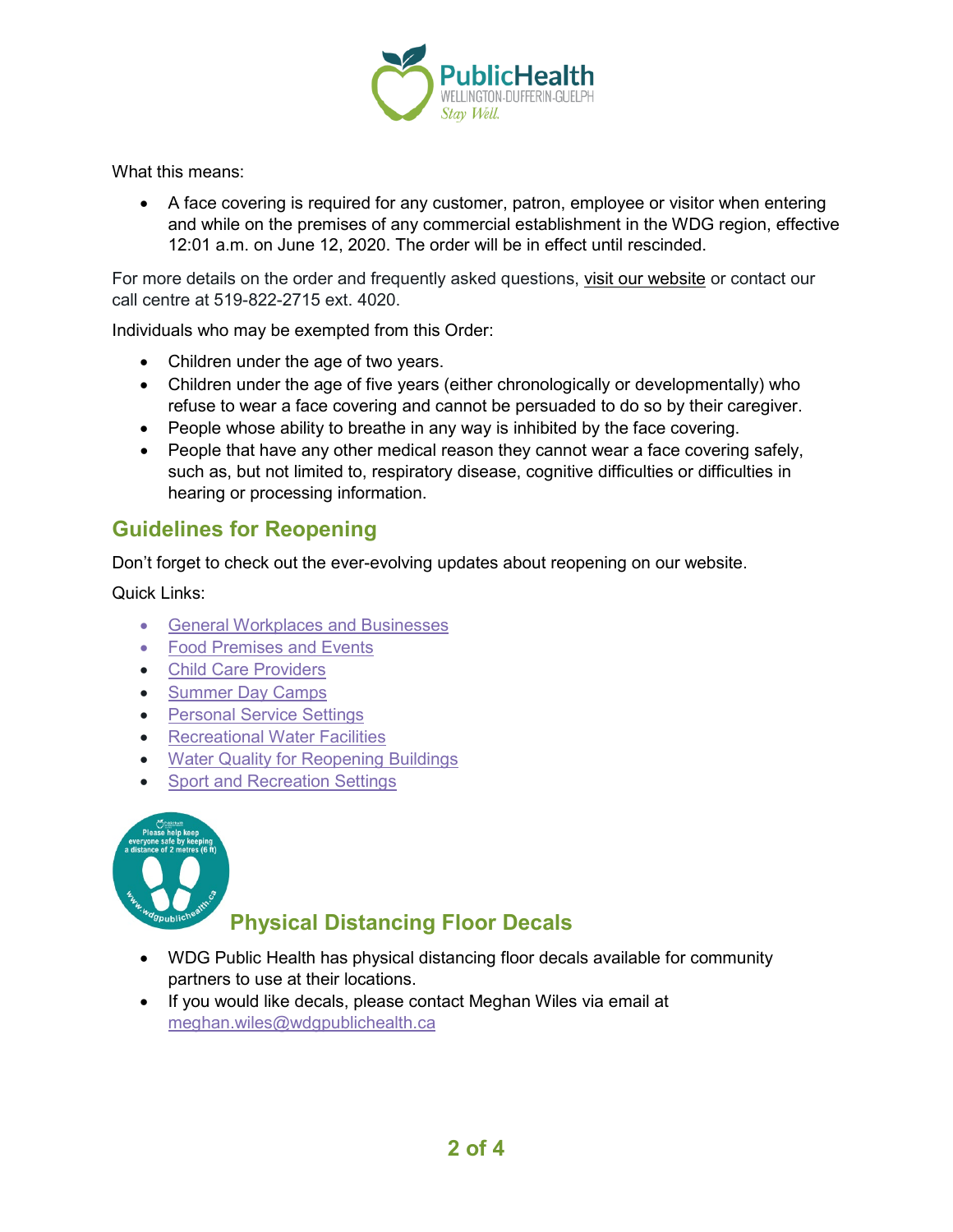

## **Health and Safety Sector-Specific Guidance**

Sector-specific guidelines and posters to help protect workers and the public from COVID-19 are available from the Government of Ontario. These [guidance documents](https://www.ontario.ca/page/resources-prevent-covid-19-workplace) are being posted and updated as they become available, so check back regularly.

### **Announcements and Changes to Services**

- On June 30, the [Government of Ontario](https://news.ontario.ca/mto/en/2020/06/ontario-building-a-safer-more-reliable-transportation-system.html) announced the investment of an additional \$10 million for the Connecting Links program as part of [Ontario's Action Plan: Responding to](https://budget.ontario.ca/2020/marchupdate/index.html?_ga=2.45692512.531454884.1593696988-1123331746.1579028832)  [COVID-19.](https://budget.ontario.ca/2020/marchupdate/index.html?_ga=2.45692512.531454884.1593696988-1123331746.1579028832)
- On June 30, the [Government of Ontario](https://news.ontario.ca/mag/en/2020/06/ontario-courts-gradually-resuming-in-person-proceedings.html) announced that Ontario courts will resume inperson proceedings on July 6 with strict health and safety rules to protect staff and visitors from COVID-19.
- On June 30, the [Government of Ontario](https://news.ontario.ca/medg/en/2020/06/ontario-encourages-support-of-local-small-businesses.html) launched the "Shop Local! Shop Safe! Shop with Confidence!" campaign, encouraging Ontarians to support their local small businesses and to shop safely while doing so.
- On June 30, the [Government of Canada](https://www.canada.ca/en/public-health/news/2020/06/canada-extends-mandatory-requirements-under-the-quarantine-act-for-anyone-entering-canada.html) extended the Emergency Order requirements related to mandatory isolation and quarantine until August 31, 2020 for travellers entering Canada.
- On June 30, the [Government of Canada](https://www.canada.ca/en/department-finance/news/2020/06/government-announces-extension-of-rent-relief-program-for-small-businesses.html) announced that the Canada Emergency Commercial Rent Assistance (CECRA) will be extended by one month to cover eligible small business rents for July.

### **Additional Resources**

- PHAC's [For travellers without symptoms returning to Canada](https://www.canada.ca/en/public-health/services/publications/diseases-conditions/2019-novel-coronavirus-information-sheet.html) (information sheet)
- PHAC's [For travellers with symptoms returning to Canada](https://www.canada.ca/en/public-health/services/publications/diseases-conditions/travellers-with-symptoms-return-canada.html) (information sheet)
- PHAC's [For persons exempt from mandatory quarantine](https://www.canada.ca/en/public-health/services/publications/diseases-conditions/covid-19-information-essential-service-workers.html) (information sheet)

## **Contact Information for Additional Support**

#### **WDGPH COVID-19 Call Centre**

- **For health-related questions**, including symptoms, close contacts or travel:
	- o Call 519-822-2715 ext. 7006
	- $\circ$  Available Monday Saturday from 9:00 a.m. 4:00 p.m.
- **For non-health related questions**, including business or workplace concerns, social distancing/face covering questions or non-emergency reporting questions:
	- $\circ$  Call 519-822-2715 ext. 4020
	- $\circ$  Available Monday Friday from 9:00 a.m. 4:00 p.m.